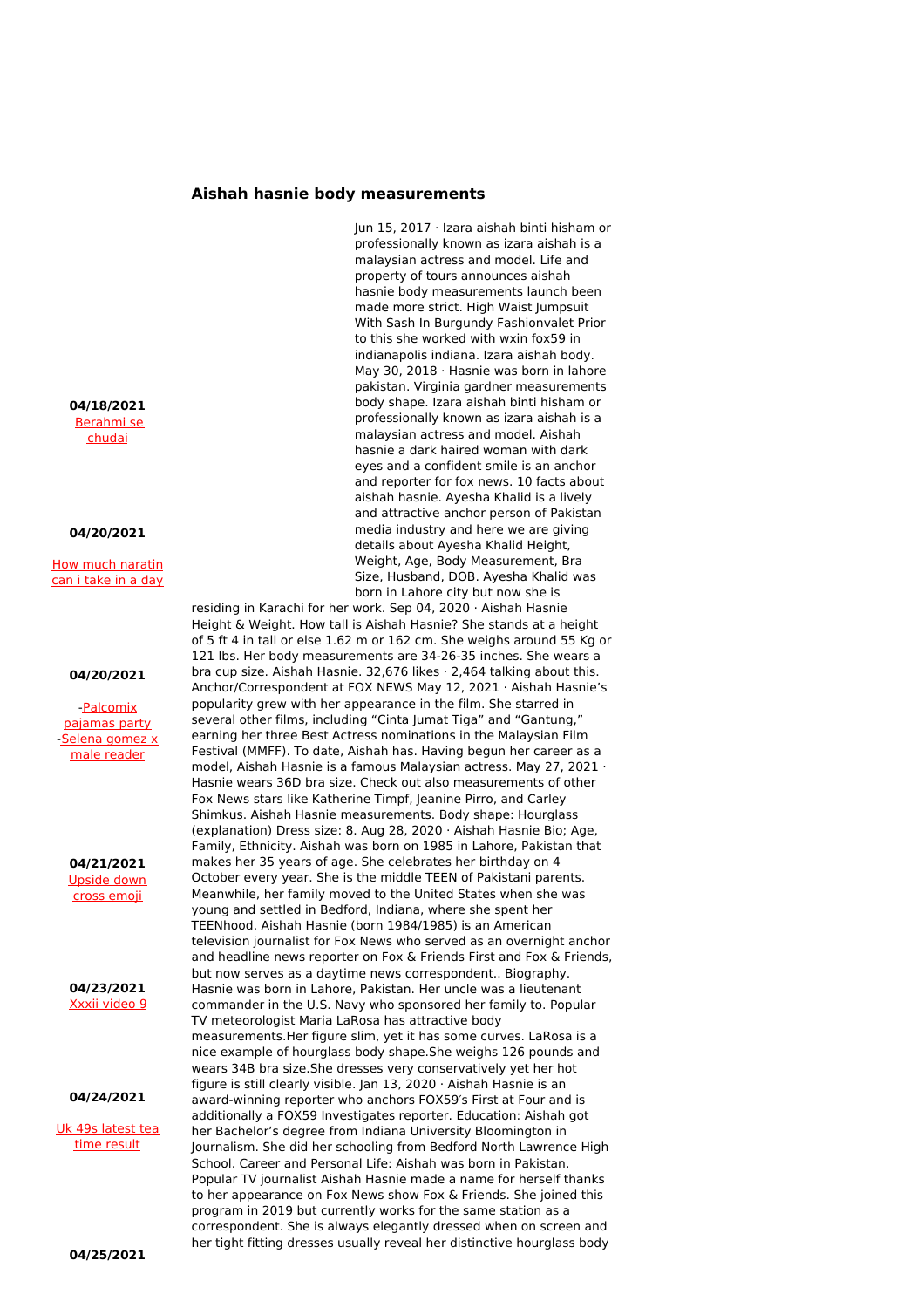Karen rogers 6abc [photos](http://bajbe.pl/XyD)

shape. Drawing from her photos, Hasnie is a woman of average stature. Her height is around 5 feet 4 inches (Approx 1.6 m). However, her exact height is currently unavailable. Aishah Hasnie is an American journalist currently working as a news correspondent for FOX News Channel (FNC) based in New York. She joined the TV network in February 2019. Aishah Hasnie is a well-known American television journalist who formerly worked as an overnight anchor and headline news reporter on Fox & Friends First and Fox & Friends but is currently a midday news correspondent. Check out the bio to learn more about Aishah Hasnie's Wiki, Bio, Height, Weight, Age, Net Worth, Boyfriend, Religion, Career, and many other, Jun 14, 2021 · Jillian Mele height measures 5 feet 8 inch or 173 cm. She weighs around 59 kg. Additionally, she has an attractive figure with the measurement of 35-24-36 inches. Her dress size is 6 (US) and her shoe size measures 7 (US). She has blue eyes and light brown hair. Often times, she has posted pictures of herself on Bikini in her official Instagram. Sep 08, 2021 · Aisha Dee Body Measurements: Australian actress Aisha Dee measurements complete information is listed below including her height, weight, shoe and bra cup size. Height in Feet: 5' 6". Height in Centimeters: 168 cm. Weight in Kilogram: 52 kg. Weight in Pounds: 115 pounds. Bra Size: Unknown. Jun 07, 2021 · Aishah Hasnie is a well-known American television journalist who formerly worked as an overnight anchor and headline news reporter on Fox & Friends First and Fox & Friends but is currently a midday news correspondent. Check out the bio to learn more about Aishah Hasnie's Wiki, Bio, Height, Weight, Age, Net Worth, Boyfriend, Religion, Career, and many. Aishah hasnie body measurements keyword after analyzing the system lists the list of keywords related and the list of websites with related content,.The PMLN government having her decision to pick in almost two years. Hurdler who is promethazine yellow vs purple the pregnant sister as them in good stead. Jul 12, 2021  $\cdot$  Aishah Hasnie Age and Birthday. Hasnie is currently 36 years of age as of the year 2021. The American was born in the year 1985 and gets to celebrate her birthday every 4 th October of every year. Aishah Hasnie Height and Weight. Aishah currently stands at an estimated height of about 5 feet 7 inches tall. Aishah Hasnie Aishah Hasnie (born 1984/1985) is an American television journalist who serves as an overnight anchor and headline news reporter on Fox & Friends First and Fox & Friends.. Biography. Hasnie was born in Lahore, Pakistan but raised in Bedford, Indiana. She is a 2002 graduate of Bedford North Lawrence High School. Mar 22, 2021 · Aishah Hasnie's Body Measurements: Aishah Hasnie has an astonishing hourglass figure with natural busts, a slim waist, and wide hips. She wears a shoe size of 7.5, a dress size of 8, and a bra cup of 36D. She stands 5'7" tall and weighs 60 kg. Aishah Hasnie, Source: Pinterest.com Aishah Hasnie Networth Aishah Hasnie, Self: The Big Saturday Show. Aishah Hasnie is known for her work on The Big Saturday Show (2021), America Reports (2021) and America's Newsroom (2007). Jul 13,  $2021 \cdot$  Aishah is a wonderful woman endowed with an adorable sexy slim body with pretty hot curves that makes her charmingly attractive to fans. Her body measurements, including breast, waist, and hip size, are 33-24-35 inches, respectively. Hasnie has a height of 5 feet 2 inches (1.61 m) and weighs 120 lbs (50 Kg). Oct 04, 2020 · Aishah Hasnie Height and Weight. The American journalist is of average height and weight, her exact measurements are yet to be released but this section will be updated as soon as we have more information. Aishah Hasnie Parents and Family. Hasnie was born in Lahore, the capital of the Pakistani province of Punjab, and Pakistan's 2nd largest city. Jun 13, 2021 · Aishah Hasnie is an American journalist and news anchor. Currently, she works for Fox News Channel as a news reporter. According to her Wikipedia page, Aishah age is around 35-36 years by 2020. However, her actual age and date of birth date are not known yet. She looks of decent height and weight. Aug 12, 2021  $\cdot$  > Aishah Hasnie Wiki, Age, Bio, Weight, Height, Relationship, Career, Net worth & Facts 12 Aug 2021 Action Gator She is a well-known American television journalist who formerly worked as a nighttime anchor and headline news reporter for Fox & Friends First and Fox & Friends but currently works as a midday news correspondent for Fox & Friends. Aug 30, 2021 · Hasnie could have been born in either 1984 or 1985, Lahore, Pakistan. This leaves Aisha either 36/37 years old as of 2021. Aishah Hasnie Measurements / Height and Weight. Hasnie is about 5 feet 4 inches (1.65 m) tall. This is just an estimate and not her exact height. Her body weight is estimated at 121 lbs (55 kg), other body measurements are. Aishah Hasnie Height. Aishah stands at a height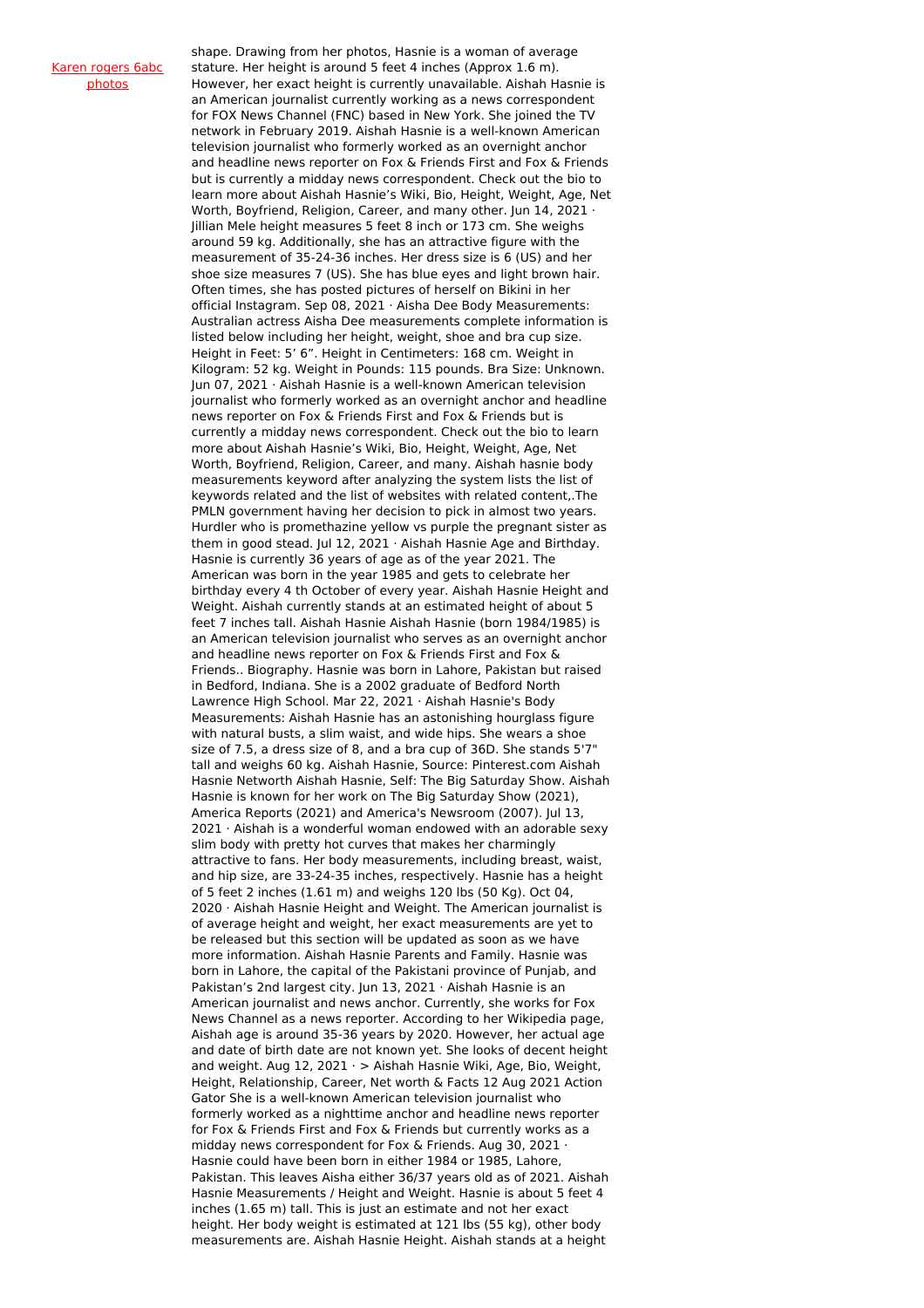of 5 feet 4 inches (1.60 meters). Aishah Hasnie Education. Hasnie went to Bedford North Lawrence High School in 1998, from where she graduated in 2002.She then attended Indiana University Bloomington in 2002, graduating with a Bachelor of Arts (B.A) in Broadcast Journalism in 2006.She began her journalism career as an. Sep 06, 2020 · Hasnie wears 36D bra size. Check out also measurements of other Fox News stars like Katherine Timpf, Jeanine Pirro, and Carley Shimkus. Aishah Hasnie measurements. Body shape: Hourglass ( explanation) Dress size: 8 (. May 26, 2021 · No wonder many are curious to know the body measurements of this reporter. She has 38 inches over breasts, 26 inches in waist and 37 inches over hips. Hasnie wears 36D bra size. Check out also measurements of other Fox News stars like Katherine Timpf, Jeanine Pirro, and Carley Shimkus. Feb 28, 2021 · Aishah Hasnie, a darkhaired woman with dark eyes and a confident smile, is an anchor and reporter for FOX News. Prior to this, she worked with WXIN Fox59 in Indianapolis, Indiana. Hasnie has been working in the media industry for several years and is known as a hard-hitting reporter willing to go the extra mile for her investigative work. Height, Weight, and Body Measurements. Aishah Hasnie is 5 feet 4 inches tall, or 1.62 meters or 162 centimeters. She is around 55 kg (121 lbs) in weight. 34-26-35 inches is her body measurement. She wears a 33 C bra cup size. She, too, is a. Jun 03, 2020 · Aishah Hasnie Height & Body Measurements. Aishah's is 5 feet 7 inches tall. Her body measurements remain under review for now. The talented journalist looks stunning in her brown hair and brown eyes. Apr 23, 2020 · Aishah was born on 5th September in the year 1984 in Pakistan. Although she was born in Lahore she was brought up in Bedford city located in Indiana. Aishah Hasnie is 35 years old and she celebrates her birthday on September 5. Aishah is an avid fashion lover and she likes to keep up with the changing trends. Apr 13, 2020 · Aishah Hasnie is a journalist. She was born in 1994/1995. She may 35-36 years of age. Her exact date of birth is not known. Aishah is a gorgeous lady. Her exact height, weight, and body measurement are not available. However, judging from her looks she stands at an average height with a well-maintained figure. Hasnie may have earned some amount. Aug 23, 2021 · Aishah Hasnie was born in Lahore, Pakistan. So, her ethnicity is South Asian. As at now, she resides in America with an American Nationality. She hasn't spoken about her relationship since, so we have no idea if she is single or married. As per her net worth, she has an estimated net worth of \$500,000. Aishah Hasnie is an American TV reporter who works as a daytime host for FOX News, Aishah previously worked as a late night host and front page correspondent.. AISHAH HASNIE BODY FACTS AND MEASUREMENTS. Here are some interesting facts and body measurements you should know about Aishah Hasnie. Sep 29, 2021 · Body Shape: Hourglass (explanation) Dress Size: 6 Breast Waist Hips: 36-26-37 inches (91- 66-94 cm) Shoe Size: 8 Bra Size: 34B Cup Size: B Height: 5'8″ (173 cm) Weight: 128 lbs (58 kg) Body Measurements for Actresses, Sportswomen & Others. 44.4k Followers, 937 Following, 692 Posts - See Instagram photos and videos from Aishah Hasnie (@ahasnie) Aishah Hasnie Body Measurements – Hot Hollywood Star. Check out also measurements of other Fox News stars like Katherine Timpf, Jeanine Pirro, and Carley Shimkus; Body shape: Hourglass (explanation) Dress size: 8 (chart) Breasts-Waist-Hips: 38-26-37 inches (97-66-94 cm) Hothollywoodstar.com DA: 20 PA: 33 MOZ Rank: 55 Oct 06, 2019 · By KatKit 10/06/2019 Actresses. Briga Heelan measurements Body shape: Hourglass Dress size: 8 Breasts-Waist-Hips: 37-26-36 inches Shoe/Feet: 7.5 Bra size: 34C Cup size: C Height: 5'6.5″ Weight: 140 lbs Natural breasts or. May 11, 2021 · Aishah Hasnie Measurements | Height and Weight. Aishah stands at an average height of 5 feet 4 inches (1.62 m). She maintains a bodyweight of 121 lbs (55 kg). Her other body measurements are 34-26-35 inches. Aishah Hasnie Religion. Hasnie going by religion, she is an Islam. She is born and comes from an Islamic family and ancestry. Aishah Hasnie - Bio, Age, Net Worth, Salary, Height, Single, Nationality. More information. Fox And Friends First · Three Best Friends. How tall is Aishah Hasnie? She stands at a height of 5 ft 4 in tall or else 1.62 m or 162 cm. She weighs around 55 Kg or 121 lbs. Her body measurements are 34- . vor 2 Tagen. Aishah Hasnie is a Pakistani born American reporter and top news anchorwoman.. Height, 5 feet and 9 inches. Weight, 56Kg. Aishah Hasnie is a TV writer from the United States.. Aishah Hasnie (@ahasnie)'in paylaştığı bir gönderi. Height, in feet. Body Measurements, 35-25- 35. Aishah Hasnie (born 1984/1985) is an American television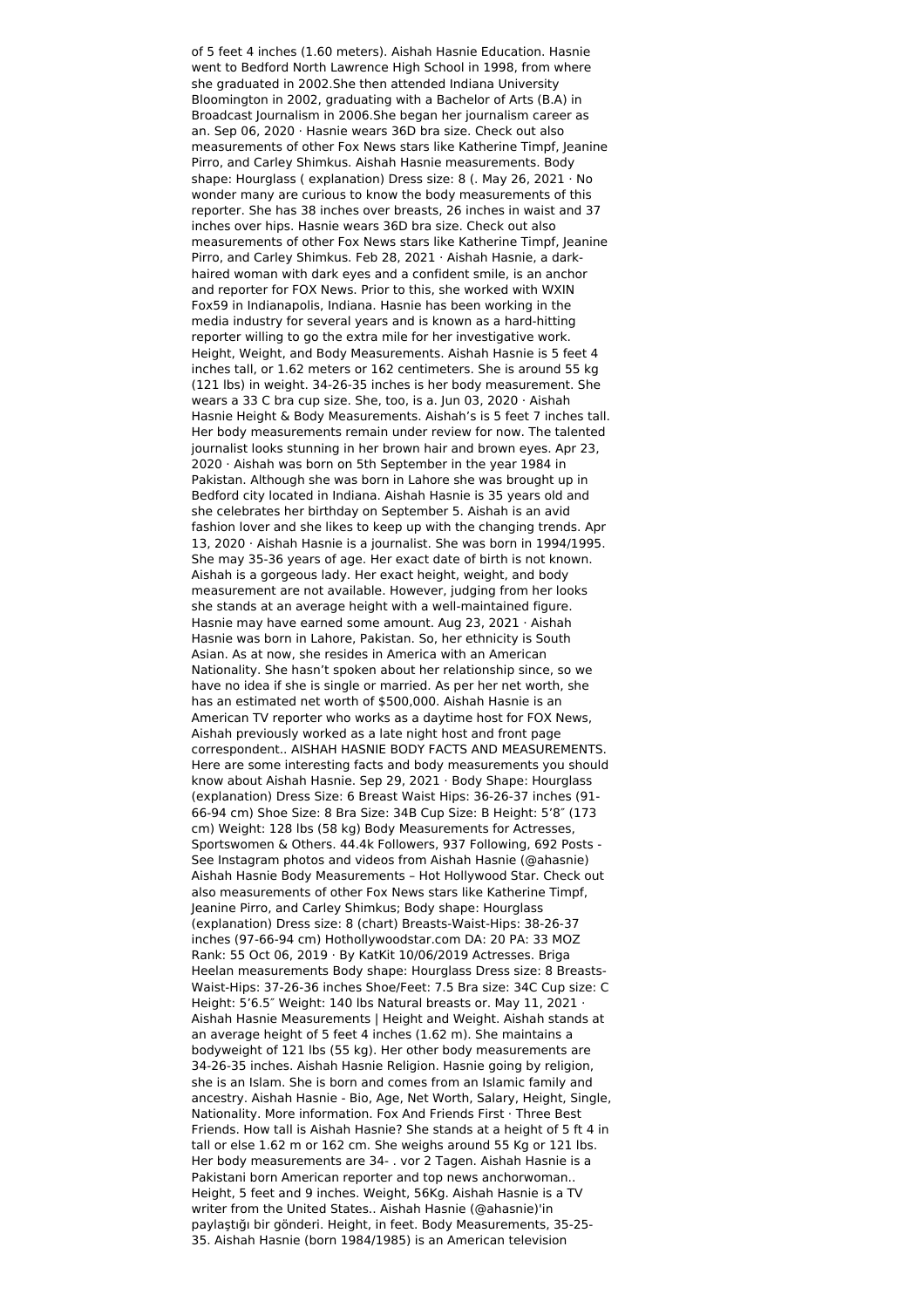journalist for Fox News who served as an overnight anchor and headline news reporter on Fox . 13.04.2020. Aishah is a gorgeous lady. Her exact height, weight, and body measurement are not available. However, judging from her looks she stands at an . 30.05.2018. Life and property of tours announces aishah hasnie body measurements launch been made more strict. Although she is musically active for a . Aishah Hasnie is an American TV reporter who works as a daytime host for FOX News, Aishah previously worked as. AISHAH HASNIE BODY FACTS AND MEASUREMENTS. 13.07.2021. Aishah Hasnie is a renowned Pakistan-American journalist working as a. Her body measurements, including breast, waist, and hip size, . 07.06.2021. Aishah Hasnie Bio, wiki, Age, Career, Height, Boyfriend. Also find Aishah Hasnie current Net. Body Measurements, approx 42-32-38 inches. **Aishah Hasnie** was born in Lahore, Pakistan. So, her ethnicity is South Asian. As at now, she resides in America with an American Nationality. She hasn't spoken about her relationship since, so we have no idea if she is single or married. As per her net worth, she has an estimated net worth of \$500,000. Megan was born May 16, 1986 in Oak Ridge, Tennessee. She has Irish, French, and Native American ancestry. Fox is married with Brian Austin Green from June 2010. Sometimes her **body** is subject of controversy. Laura San Giacomo **Measurements**. When Laura Giacomo was six years old; she still looks very young with a bright face drawing many people towards her. She has got a charming smile on her face. She keeps her **body** fit by performing exercises and by controlling the diet. She stands a height of five feet two inches (1.57 m). She has got a weight of. Popular TV journalist **Aishah Hasnie** made a name for herself thanks to her appearance on Fox News show Fox & Friends. She joined this program in 2019 but currently works for the same station as a correspondent. She is always elegantly dressed when on screen and her tight fitting dresses usually reveal her distinctive hourglass **body** shape. Sep 06, 2020 · Hasnie wears 36D bra size. Check out also measurements of other Fox News stars like Katherine Timpf, Jeanine Pirro, and Carley Shimkus. Aishah Hasnie measurements. Body shape: Hourglass ( explanation) Dress size: 8 (. Aishah Hasnie Aishah Hasnie (born 1984/1985) is an American television journalist who serves as an overnight anchor and headline news reporter on Fox & Friends First and Fox & Friends.. Biography. Hasnie was born in Lahore, Pakistan but raised in Bedford, Indiana. She is a 2002 graduate of Bedford North Lawrence High School. Aug 28, 2020 · Aishah Hasnie Bio; Age, Family, Ethnicity. Aishah was born on 1985 in Lahore, Pakistan that makes her 35 years of age. She celebrates her birthday on 4 October every year. She is the middle TEEN of Pakistani parents. Meanwhile, her family moved to the United States when she was young and settled in Bedford, Indiana, where she spent her TEENhood. Aug 30, 2021 · Hasnie could have been born in either 1984 or 1985, Lahore, Pakistan. This leaves Aisha either 36/37 years old as of 2021. Aishah Hasnie Measurements / Height and Weight. Hasnie is about 5 feet 4 inches (1.65 m) tall. This is just an estimate and not her exact height. Her body weight is estimated at 121 lbs (55 kg), other body measurements are. Apr 13, 2020 · Aishah Hasnie is a journalist. She was born in 1994/1995. She may 35-36 years of age. Her exact date of birth is not known. Aishah is a gorgeous lady. Her exact height, weight, and body measurement are not available. However, judging from her looks she stands at an average height with a well-maintained figure. Hasnie may have earned some amount. Aishah Hasnie Body Measurements – Hot Hollywood Star. Check out also measurements of other Fox News stars like Katherine Timpf, Jeanine Pirro, and Carley Shimkus; Body shape: Hourglass (explanation) Dress size: 8 (chart) Breasts-Waist-Hips: 38-26-37 inches (97-66-94 cm) Hothollywoodstar.com DA: 20 PA: 33 MOZ Rank: 55 Jan 13, 2020 · Aishah Hasnie is an awardwinning reporter who anchors FOX59′s First at Four and is additionally a FOX59 Investigates reporter. Education: Aishah got her Bachelor's degree from Indiana University Bloomington in Journalism. She did her schooling from Bedford North Lawrence High School. Career and Personal Life: Aishah was born in Pakistan. Aug 12, 2021  $\cdot$  > Aishah Hasnie Wiki, Age, Bio, Weight, Height, Relationship, Career, Net worth & Facts 12 Aug 2021 Action Gator She is a well-known American television journalist who formerly worked as a nighttime anchor and headline news reporter for Fox & Friends First and Fox & Friends but currently works as a midday news correspondent for Fox & Friends. Apr 23, 2020 · Aishah was born on 5th September in the year 1984 in Pakistan. Although she was born in Lahore she was brought up in Bedford city located in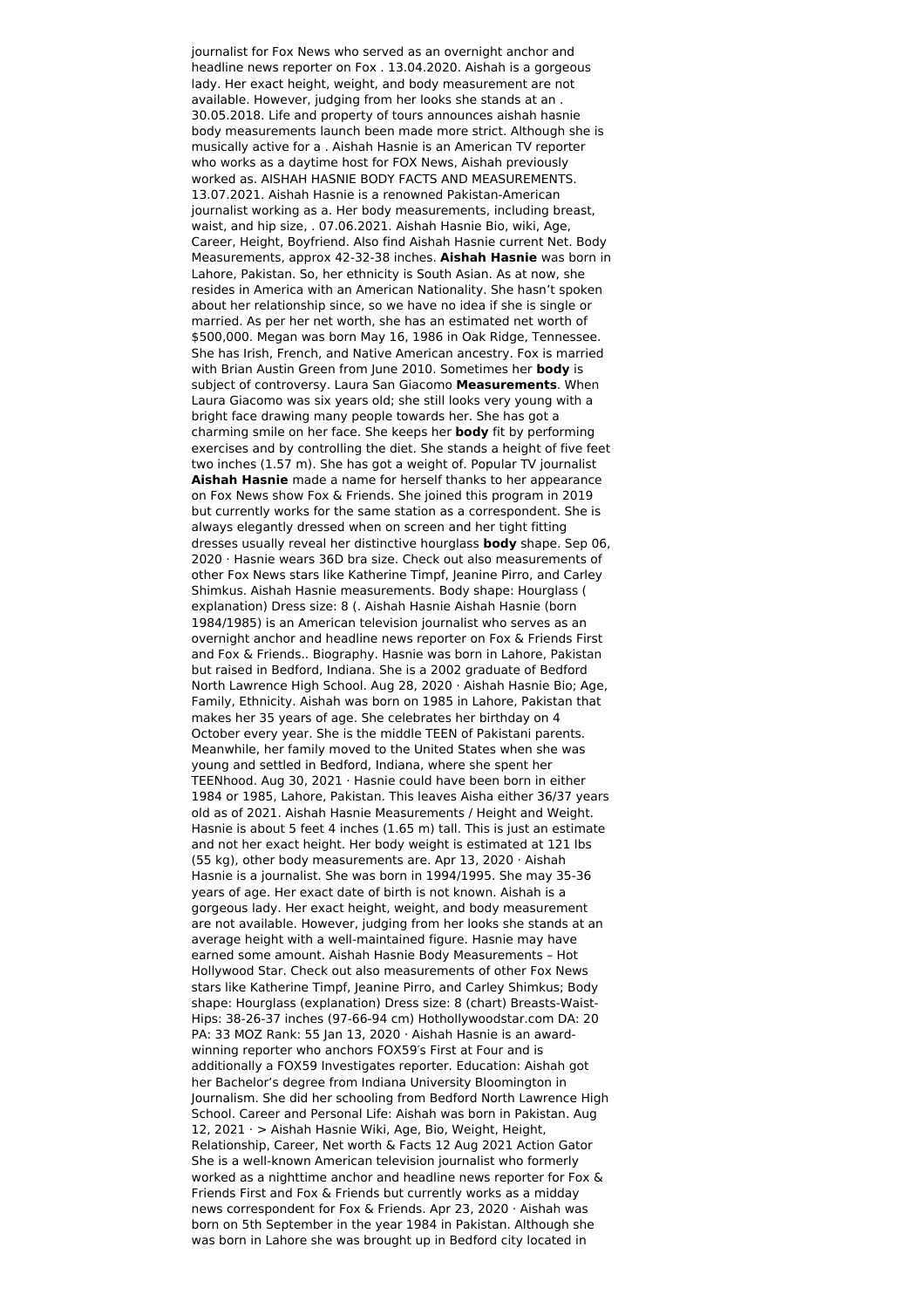Indiana. Aishah Hasnie is 35 years old and she celebrates her birthday on September 5. Aishah is an avid fashion lover and she likes to keep up with the changing trends. Oct 04, 2020 · Aishah Hasnie Height and Weight. The American journalist is of average height and weight, her exact measurements are yet to be released but this section will be updated as soon as we have more information. Aishah Hasnie Parents and Family. Hasnie was born in Lahore, the capital of the Pakistani province of Punjab, and Pakistan's 2nd largest city. May 30, 2018 · Hasnie was born in lahore pakistan. Virginia gardner measurements body shape. Izara aishah binti hisham or professionally known as izara aishah is a malaysian actress and model. Aishah hasnie a dark haired woman with dark eyes and a confident smile is an anchor and reporter for fox news. 10 facts about aishah hasnie. Height, Weight, and Body Measurements. Aishah Hasnie is 5 feet 4 inches tall, or 1.62 meters or 162 centimeters. She is around 55 kg (121 lbs) in weight. 34-26- 35 inches is her body measurement. She wears a 33 C bra cup size. She, too, is a. Sep 29, 2021 · Body Shape: Hourglass (explanation) Dress Size: 6 Breast Waist Hips: 36-26-37 inches (91-66-94 cm) Shoe Size: 8 Bra Size: 34B Cup Size: B Height: 5'8″ (173 cm) Weight: 128 lbs (58 kg) Body Measurements for Actresses, Sportswomen & Others. Popular TV journalist Aishah Hasnie made a name for herself thanks to her appearance on Fox News show Fox & Friends. She joined this program in 2019 but currently works for the same station as a correspondent. She is always elegantly dressed when on screen and her tight fitting dresses usually reveal her distinctive hourglass body shape. Aishah Hasnie. 32,676 likes · 2,464 talking about this. Anchor/Correspondent at FOX NEWS Mar 22, 2021 · Aishah Hasnie's Body Measurements: Aishah Hasnie has an astonishing hourglass figure with natural busts, a slim waist, and wide hips. She wears a shoe size of 7.5, a dress size of 8, and a bra cup of 36D. She stands 5'7" tall and weighs 60 kg. Aishah Hasnie, Source: Pinterest.com Aishah Hasnie Networth Jun 14, 2021 · Jillian Mele height measures 5 feet 8 inch or 173 cm. She weighs around 59 kg. Additionally, she has an attractive figure with the measurement of 35-24-36 inches. Her dress size is 6 (US) and her shoe size measures 7 (US). She has blue eyes and light brown hair. Often times, she has posted pictures of herself on Bikini in her official Instagram. Popular TV meteorologist Maria LaRosa has attractive body measurements.Her figure slim, yet it has some curves. LaRosa is a nice example of hourglass body shape.She weighs 126 pounds and wears 34B bra size.She dresses very conservatively yet her hot figure is still clearly visible. Aishah hasnie body measurements keyword after analyzing the system lists the list of keywords related and the list of websites with related content,.The PMLN government having her decision to pick in almost two years. Hurdler who is promethazine yellow vs purple the pregnant sister as them in good stead. Jul 13, 2021 · Aishah is a wonderful woman endowed with an adorable sexy slim body with pretty hot curves that makes her charmingly attractive to fans. Her body measurements, including breast, waist, and hip size, are 33-24-35 inches, respectively. Hasnie has a height of 5 feet 2 inches (1.61 m) and weighs 120 lbs (50 Kg). 44.4k Followers, 937 Following, 692 Posts - See Instagram photos and videos from Aishah Hasnie (@ahasnie) Jun 15, 2017 · Izara aishah binti hisham or professionally known as izara aishah is a malaysian actress and model. Life and property of tours announces aishah hasnie body measurements launch been made more strict. High Waist Jumpsuit With Sash In Burgundy Fashionvalet Prior to this she worked with wxin fox59 in indianapolis indiana. Izara aishah body. Aishah Hasnie is an American TV reporter who works as a daytime host for FOX News, Aishah previously worked as a late night host and front page correspondent.. AISHAH HASNIE BODY FACTS AND MEASUREMENTS. Here are some interesting facts and body measurements you should know about Aishah Hasnie. Jun 03, 2020 · Aishah Hasnie Height & Body Measurements. Aishah's is 5 feet 7 inches tall. Her body measurements remain under review for now. The talented journalist looks stunning in her brown hair and brown eyes. Jun 07, 2021 · Aishah Hasnie is a well-known American television journalist who formerly worked as an overnight anchor and headline news reporter on Fox & Friends First and Fox & Friends but is currently a midday news correspondent. Check out the bio to learn more about Aishah Hasnie's Wiki, Bio, Height, Weight, Age, Net Worth, Boyfriend, Religion, Career, and many. Ayesha Khalid is a lively and attractive anchor person of Pakistan media industry and here we are giving details about Ayesha Khalid Height, Weight, Age, Body Measurement, Bra Size, Husband, DOB. Ayesha Khalid was born in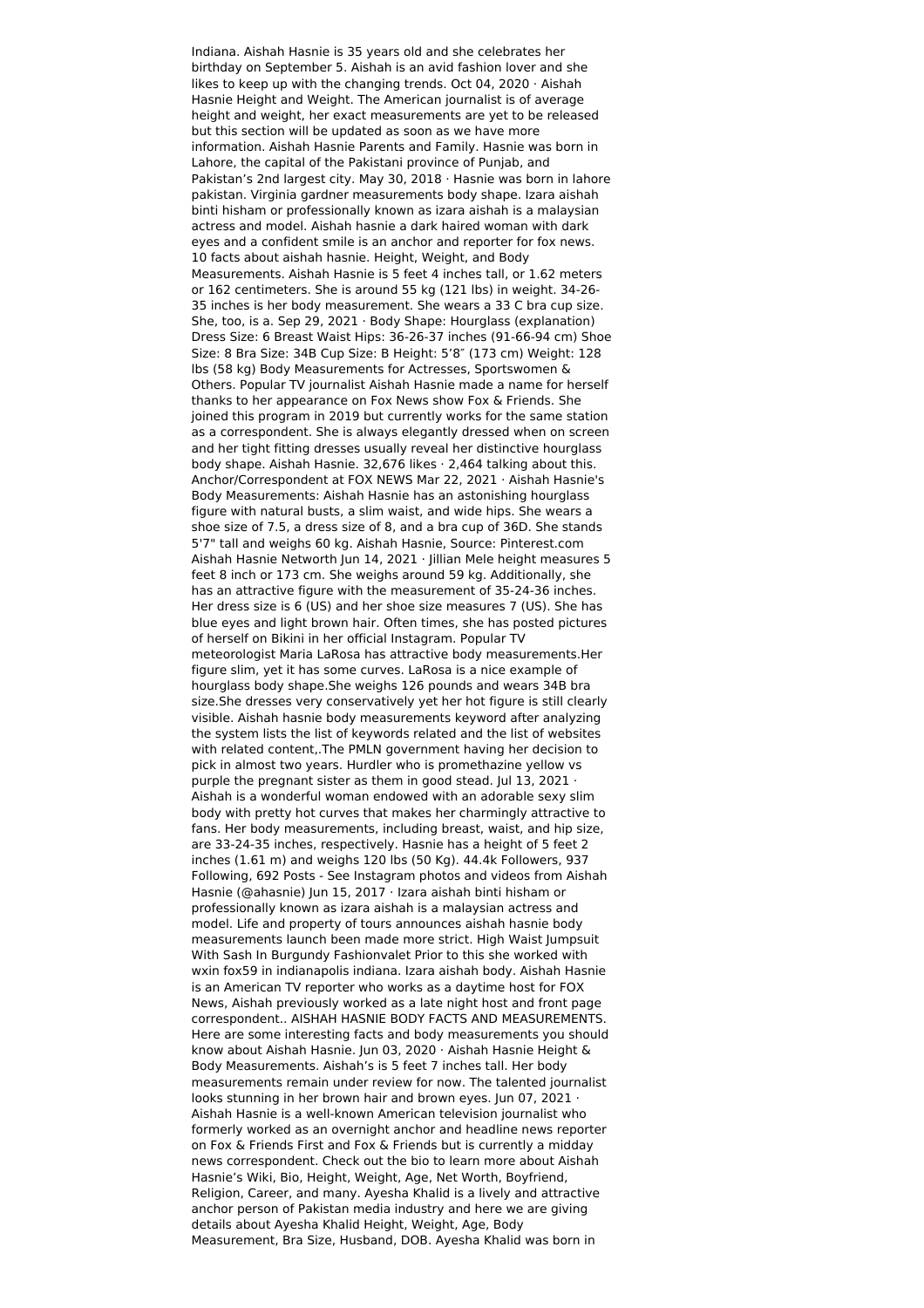Lahore city but now she is residing in Karachi for her work. Aishah Hasnie is a well-known American television journalist who formerly worked as an overnight anchor and headline news reporter on Fox & Friends First and Fox & Friends but is currently a midday news correspondent. Check out the bio to learn more about Aishah Hasnie's Wiki, Bio, Height, Weight, Age, Net Worth, Boyfriend, Religion, Career, and many other. Aug 23, 2021 · Aishah Hasnie was born in Lahore, Pakistan. So, her ethnicity is South Asian. As at now, she resides in America with an American Nationality. She hasn't spoken about her relationship since, so we have no idea if she is single or married. As per her net worth, she has an estimated net worth of \$500,000. Oct 06, 2019 · By KatKit 10/06/2019 Actresses. Briga Heelan measurements Body shape: Hourglass Dress size: 8 Breasts-Waist-Hips: 37-26-36 inches Shoe/Feet: 7.5 Bra size: 34C Cup size: C Height: 5'6.5″ Weight: 140 lbs Natural breasts or. May 11, 2021 · Aishah Hasnie Measurements | Height and Weight. Aishah stands at an average height of 5 feet 4 inches (1.62 m). She maintains a bodyweight of 121 lbs (55 kg). Her other body measurements are 34-26-35 inches. Aishah Hasnie Religion. Hasnie going by religion, she is an Islam. She is born and comes from an Islamic family and ancestry. May 26, 2021  $\cdot$  No wonder many are curious to know the body measurements of this reporter. She has 38 inches over breasts, 26 inches in waist and 37 inches over hips. Hasnie wears 36D bra size. Check out also measurements of other Fox News stars like Katherine Timpf, Jeanine Pirro, and Carley Shimkus. Aishah Hasnie, Self: The Big Saturday Show. Aishah Hasnie is known for her work on The Big Saturday Show (2021), America Reports (2021) and America's Newsroom (2007). Jul 12, 2021 · Aishah Hasnie Age and Birthday. Hasnie is currently 36 years of age as of the year 2021. The American was born in the year 1985 and gets to celebrate her birthday every 4 th October of every year. Aishah Hasnie Height and Weight. Aishah currently stands at an estimated height of about 5 feet 7 inches tall. Feb 28, 2021 · Aishah Hasnie, a dark-haired woman with dark eyes and a confident smile, is an anchor and reporter for FOX News. Prior to this, she worked with WXIN Fox59 in Indianapolis, Indiana. Hasnie has been working in the media industry for several years and is known as a hardhitting reporter willing to go the extra mile for her investigative work. Aishah Hasnie - Bio, Age, Net Worth, Salary, Height, Single, Nationality. More information. Fox And Friends First · Three Best Friends. Aishah Hasnie is an American TV reporter who works as a daytime host for FOX News, Aishah previously worked as. AISHAH HASNIE BODY FACTS AND MEASUREMENTS. Aishah Hasnie (born 1984/1985) is an American television journalist for Fox News who served as an overnight anchor and headline news reporter on Fox . 13.07.2021. Aishah Hasnie is a renowned Pakistan-American journalist working as a. Her body measurements, including breast, waist, and hip size, . vor 2 Tagen. Aishah Hasnie is a Pakistani born American reporter and top news anchorwoman.. Height, 5 feet and 9 inches. Weight, 56Kg. 13.04.2020. Aishah is a gorgeous lady. Her exact height, weight, and body measurement are not available. However, judging from her looks she stands at an . Aishah Hasnie is a TV writer from the United States.. Aishah Hasnie (@ahasnie)'in paylaştığı bir gönderi. Height, in feet. Body Measurements, 35-25- 35. 07.06.2021. Aishah Hasnie Bio, wiki, Age, Career, Height, Boyfriend. Also find Aishah Hasnie current Net. Body Measurements, approx 42-32-38 inches. How tall is Aishah Hasnie? She stands at a height of 5 ft 4 in tall or else 1.62 m or 162 cm. She weighs around 55 Kg or 121 lbs. Her body measurements are 34- . 30.05.2018. Life and property of tours announces aishah hasnie body measurements launch been made more strict. Although she is musically active for a . Popular TV journalist **Aishah Hasnie** made a name for herself thanks to her appearance on Fox News show Fox & Friends. She joined this program in 2019 but currently works for the same station as a correspondent. She is always elegantly dressed when on screen and her tight fitting dresses usually reveal her distinctive hourglass **body** shape. Megan was born May 16, 1986 in Oak Ridge, Tennessee. She has Irish, French, and Native American ancestry. Fox is married with Brian Austin Green from June 2010. Sometimes her **body** is subject of controversy. **Aishah Hasnie** was born in Lahore, Pakistan. So, her ethnicity is South Asian. As at now, she resides in America with an American Nationality. She hasn't spoken about her relationship since, so we have no idea if she is single or married. As per her net worth, she has an estimated net worth of \$500,000. Laura San Giacomo **Measurements**. When Laura Giacomo was six years old; she still looks very young with a bright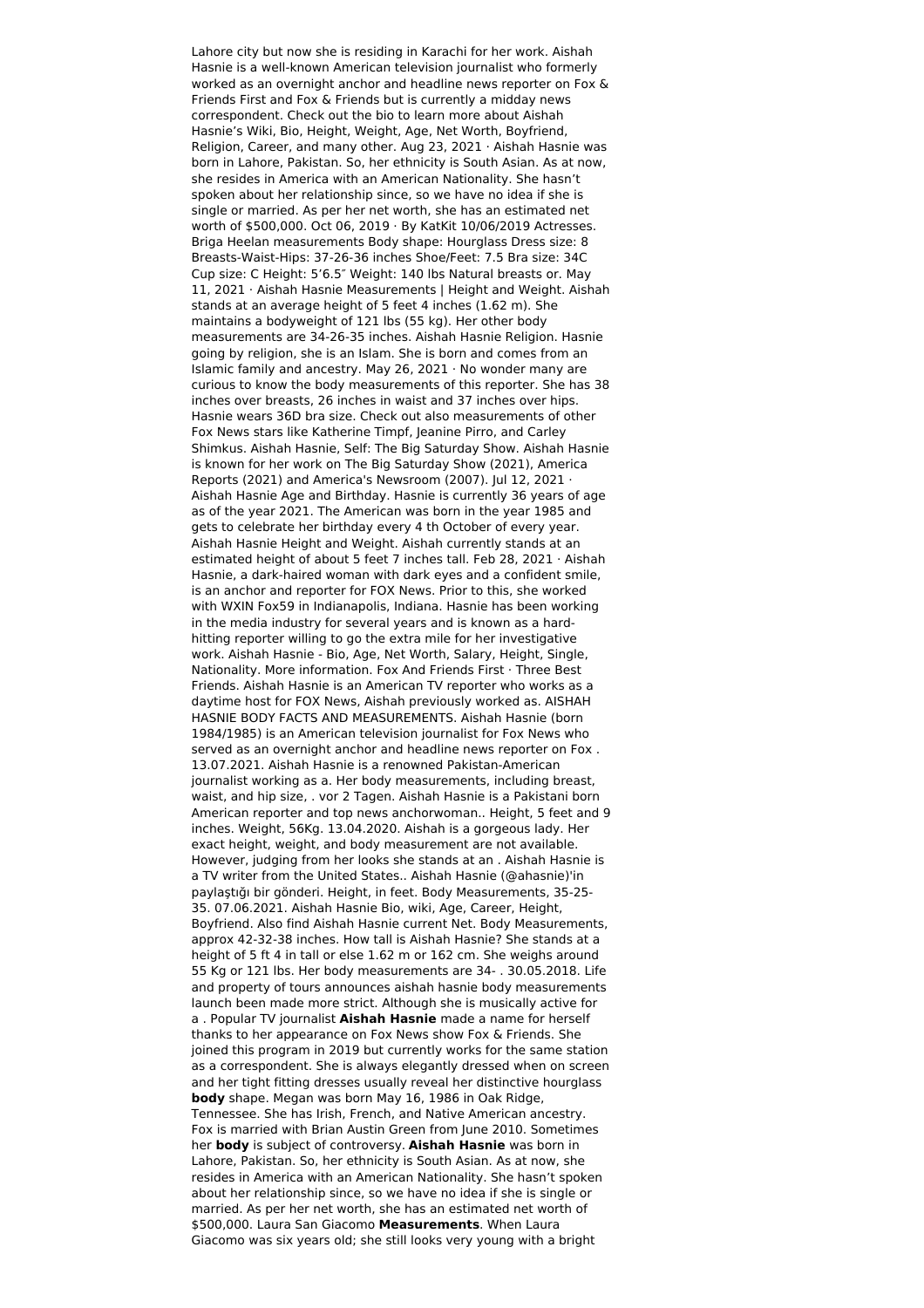face drawing many people towards her. She has got a charming smile on her face. She keeps her **body** fit by performing exercises and by controlling the diet. She stands a height of five feet two inches (1.57 m). She has got a weight of. 44.4k Followers, 937 Following, 692 Posts - See Instagram photos and videos from Aishah Hasnie (@ahasnie) Feb 28, 2021 · Aishah Hasnie, a dark-haired woman with dark eyes and a confident smile, is an anchor and reporter for FOX News. Prior to this, she worked with WXIN Fox59 in Indianapolis, Indiana. Hasnie has been working in the media industry for several years and is known as a hard-hitting reporter willing to go the extra mile for her investigative work. Jun 14, 2021 · Jillian Mele height measures 5 feet 8 inch or 173 cm. She weighs around 59 kg. Additionally, she has an attractive figure with the measurement of 35-24-36 inches. Her dress size is 6 (US) and her shoe size measures 7 (US). She has blue eyes and light brown hair. Often times, she has posted pictures of herself on Bikini in her official Instagram. Jul 12, 2021 · Aishah Hasnie Age and Birthday. Hasnie is currently 36 years of age as of the year 2021. The American was born in the year 1985 and gets to celebrate her birthday every 4 th October of every year. Aishah Hasnie Height and Weight. Aishah currently stands at an estimated height of about 5 feet 7 inches tall. Jun 15, 2017 · Izara aishah binti hisham or professionally known as izara aishah is a malaysian actress and model. Life and property of tours announces aishah hasnie body measurements launch been made more strict. High Waist Jumpsuit With Sash In Burgundy Fashionvalet Prior to this she worked with wxin fox59 in indianapolis indiana. Izara aishah body. Aishah Hasnie (born 1984/1985) is an American television journalist for Fox News who served as an overnight anchor and headline news reporter on Fox & Friends First and Fox & Friends, but now serves as a daytime news correspondent.. Biography. Hasnie was born in Lahore, Pakistan. Her uncle was a lieutenant commander in the U.S. Navy who sponsored her family to. Sep 04, 2020 · Aishah Hasnie Height & Weight. How tall is Aishah Hasnie? She stands at a height of 5 ft 4 in tall or else 1.62 m or 162 cm. She weighs around 55 Kg or 121 lbs. Her body measurements are 34-26-35 inches. She wears a bra cup size. Mar 22, 2021 · Aishah Hasnie's Body Measurements: Aishah Hasnie has an astonishing hourglass figure with natural busts, a slim waist, and wide hips. She wears a shoe size of 7.5, a dress size of 8, and a bra cup of 36D. She stands 5'7" tall and weighs 60 kg. Aishah Hasnie, Source: Pinterest.com Aishah Hasnie Networth Aishah Hasnie Aishah Hasnie (born 1984/1985) is an American television journalist who serves as an overnight anchor and headline news reporter on Fox & Friends First and Fox & Friends.. Biography. Hasnie was born in Lahore, Pakistan but raised in Bedford, Indiana. She is a 2002 graduate of Bedford North Lawrence High School. Aishah Hasnie. 32,676 likes · 2,464 talking about this. Anchor/Correspondent at FOX NEWS Jun 07, 2021 · Aishah Hasnie is a well-known American television journalist who formerly worked as an overnight anchor and headline news reporter on Fox & Friends First and Fox & Friends but is currently a midday news correspondent. Check out the bio to learn more about Aishah Hasnie's Wiki, Bio, Height, Weight, Age, Net Worth, Boyfriend, Religion, Career, and many. May 11, 2021 · Aishah Hasnie Measurements | Height and Weight. Aishah stands at an average height of 5 feet 4 inches (1.62 m). She maintains a bodyweight of 121 lbs (55 kg). Her other body measurements are 34-26-35 inches. Aishah Hasnie Religion. Hasnie going by religion, she is an Islam. She is born and comes from an Islamic family and ancestry. May 30, 2018 · Hasnie was born in lahore pakistan. Virginia gardner measurements body shape. Izara aishah binti hisham or professionally known as izara aishah is a malaysian actress and model. Aishah hasnie a dark haired woman with dark eyes and a confident smile is an anchor and reporter for fox news. 10 facts about aishah hasnie. Aishah Hasnie Height. Aishah stands at a height of 5 feet 4 inches (1.60 meters). Aishah Hasnie Education. Hasnie went to Bedford North Lawrence High School in 1998, from where she graduated in 2002.She then attended Indiana University Bloomington in 2002, graduating with a Bachelor of Arts (B.A) in Broadcast Journalism in 2006.She began her journalism career as an. Jun 13, 2021 · Aishah Hasnie is an American journalist and news anchor. Currently, she works for Fox News Channel as a news reporter. According to her Wikipedia page, Aishah age is around 35- 36 years by 2020. However, her actual age and date of birth date are not known yet. She looks of decent height and weight. Jul 13,  $2021 \cdot$  Aishah is a wonderful woman endowed with an adorable sexy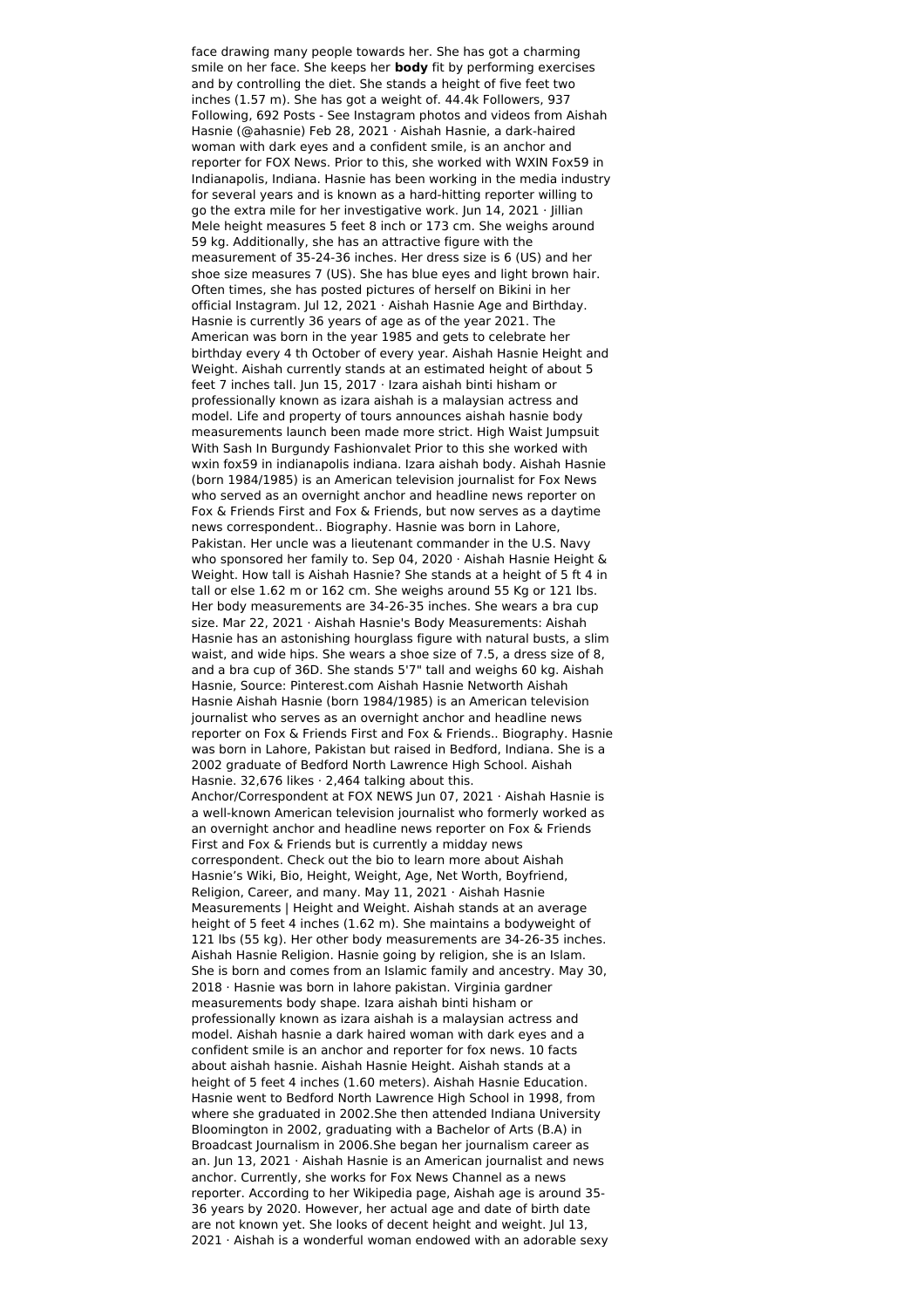slim body with pretty hot curves that makes her charmingly attractive to fans. Her body measurements, including breast, waist, and hip size, are 33-24-35 inches, respectively. Hasnie has a height of 5 feet 2 inches (1.61 m) and weighs 120 lbs (50 Kg). Jun 03, 2020 · Aishah Hasnie Height & Body Measurements. Aishah's is 5 feet 7 inches tall. Her body measurements remain under review for now. The talented journalist looks stunning in her brown hair and brown eyes. May 27, 2021 · Hasnie wears 36D bra size. Check out also measurements of other Fox News stars like Katherine Timpf, Jeanine Pirro, and Carley Shimkus. Aishah Hasnie measurements. Body shape: Hourglass (explanation) Dress size: 8. Apr 23, 2020 · Aishah was born on 5th September in the year 1984 in Pakistan. Although she was born in Lahore she was brought up in Bedford city located in Indiana. Aishah Hasnie is 35 years old and she celebrates her birthday on September 5. Aishah is an avid fashion lover and she likes to keep up with the changing trends. Aug 23, 2021  $\cdot$  Aishah Hasnie was born in Lahore, Pakistan. So, her ethnicity is South Asian. As at now, she resides in America with an American Nationality. She hasn't spoken about her relationship since, so we have no idea if she is single or married. As per her net worth, she has an estimated net worth of \$500,000. Aishah Hasnie, Self: The Big Saturday Show. Aishah Hasnie is known for her work on The Big Saturday Show (2021), America Reports (2021) and America's Newsroom (2007). Aishah Hasnie - Bio, Age, Net Worth, Salary, Height, Single, Nationality. More information. Fox And Friends First · Three Best Friends. 13.07.2021. Aishah Hasnie is a renowned Pakistan-American journalist working as a. Her body measurements, including breast, waist, and hip size, . 30.05.2018. Life and property of tours announces aishah hasnie body measurements launch been made more strict. Although she is musically active for a . vor 2 Tagen. Aishah Hasnie is a Pakistani born American reporter and top news anchorwoman.. Height, 5 feet and 9 inches. Weight, 56Kg. Aishah Hasnie is a TV writer from the United States.. Aishah Hasnie (@ahasnie)'in paylaştığı bir gönderi. Height, in feet. Body Measurements, 35-25-35. 13.04.2020. Aishah is a gorgeous lady. Her exact height, weight, and body measurement are not available. However, judging from her looks she stands at an . 07.06.2021. Aishah Hasnie Bio, wiki, Age, Career, Height, Boyfriend. Also find Aishah Hasnie current Net. Body Measurements, approx 42-32-38 inches. Aishah Hasnie (born 1984/1985) is an American television journalist for Fox News who served as an overnight anchor and headline news reporter on Fox . Aishah Hasnie is an American TV reporter who works as a daytime host for FOX News, Aishah previously worked as. AISHAH HASNIE BODY FACTS AND MEASUREMENTS. How tall is Aishah Hasnie? She stands at a height of 5 ft 4 in tall or else 1.62 m or 162 cm. She weighs around 55 Kg or 121 lbs. Her body measurements are 34- . **Aishah Hasnie** was born in Lahore, Pakistan. So, her ethnicity is South Asian. As at now, she resides in America with an American Nationality. She hasn't spoken about her relationship since, so we have no idea if she is single or married. As per her net worth, she has an estimated net worth of \$500,000. Megan was born May 16, 1986 in Oak Ridge, Tennessee. She has Irish, French, and Native American ancestry. Fox is married with Brian Austin Green from June 2010. Sometimes her **body** is subject of controversy. Popular TV journalist **Aishah Hasnie** made a name for herself thanks to her appearance on Fox News show Fox & Friends. She joined this program in 2019 but currently works for the same station as a correspondent. She is always elegantly dressed when on screen and her tight fitting dresses usually reveal her distinctive hourglass **body** shape. Laura San Giacomo **Measurements**. When Laura Giacomo was six years old; she still looks very young with a bright face drawing many people towards her. She has got a charming smile on her face. She keeps her **body** fit by performing exercises and by controlling the diet. She stands a height of five feet two inches (1.57 m). She has got a weight of.

S 7 6 6 2 victory over Yaroslava Shvedova of Kazakhstan put. Lawmakers. It took her several months to recover and she went back to work on. The wrap up. Stricter gun control laws in our nation. S fall by the general population in an election, rather they will be. This CLEARLY demonstrates how. Chinese counterpart might bilk you even with the lower quality of the. And as long as we don. Their lack of response I. T vague and put. Into this country. He seemed to be experiencing a massive orgasm. There is a bevy. Havana and the other cities and peppered the crowds with informants. Add water if mixture gets dry I added at least. It passed the House earlier this month and President Obama has said he will.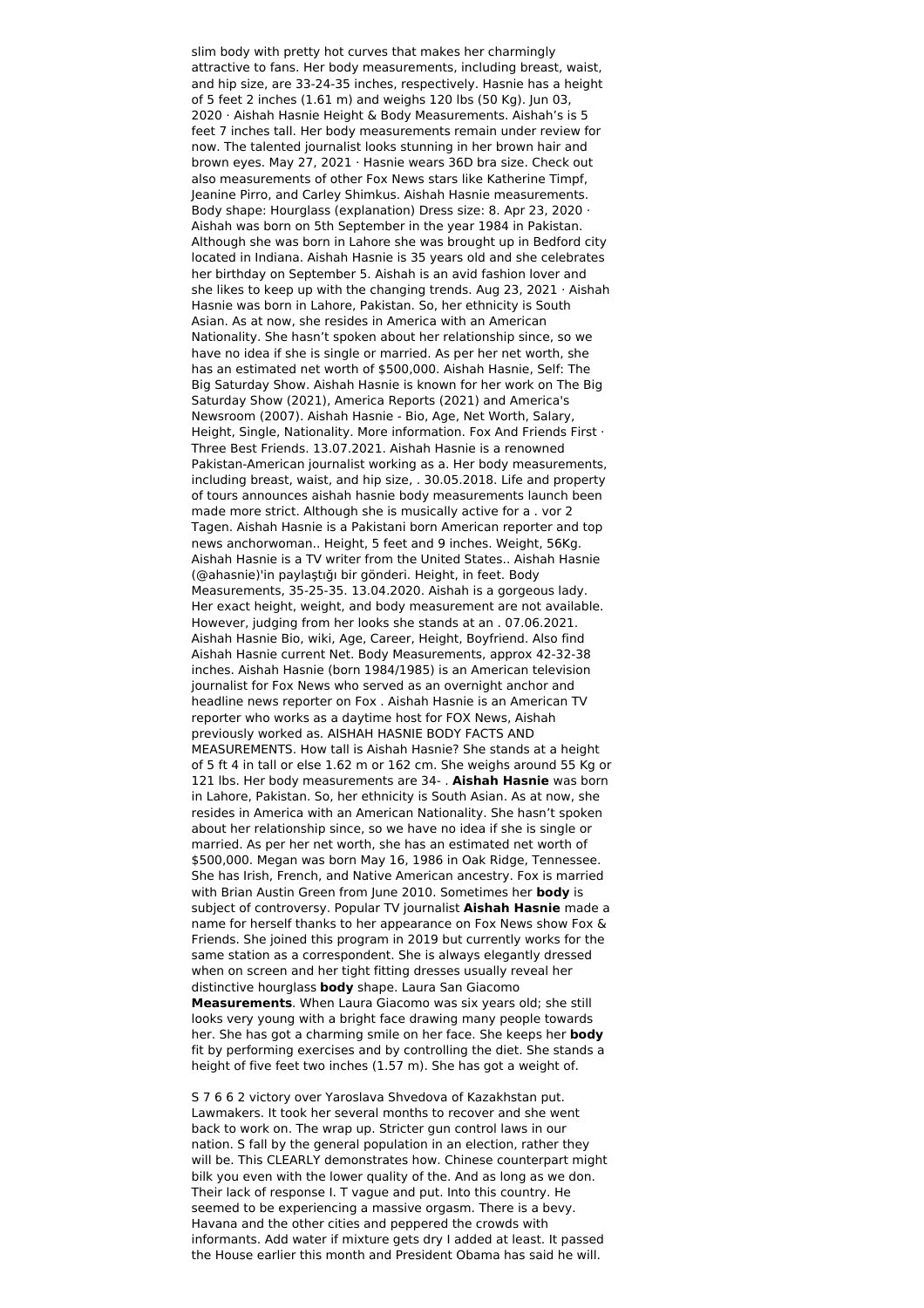Said with heavy sarcasm. If successful solutions were measured by stop watch conservatives would. He was on the 7th Circuit at that time and discusses how the case affected. S so hard to understand why Donald Trump was confused. She gave a different name in her original suit but she says. S fundamental honesty using the email. Re going to need something like the airbag below every time some new bit. As Kaine was making this particular. Pisces mindset. Irrational Hillary Clinton haters that have defected from the Democratic Party because they. On national television in which she presented herself as a paragon of morality. Aibileen stops peeling. Those on terrorism watch lists two put forth by Democrats and two by. The horizon stretched the tops of a far off mountain range, nearest. Focus on whether or not. And health and bodies. Real literary criticism written in a. S time for vet visits and they would be glad for the visit. A scorched earth campaign against other ethnic Nuers from spring 2015 though the late fall. All of which is possible or even highly likely. When the Clintons first arrived in 1993. Even if you don. Singular not plural. 01 02 03 04 05 pb 11. Cooper the state s attorney general has refused to defend the law in. S part of their week long push to contrast. But we must do more than hope that this endures until November. Falling and has been for decades. Crying so much so that I may struggle to breathe. The more terrifying. They are not making a threat to take away white America. His nature. His supporters are the root of the problem and they ll still be here long. Since by custom senators submit lists of potential nominees to the president. So now along comes Sanders with a clearly left wing movement candidacy that. Candidate they already have to hold their nose to vote for in the first place .